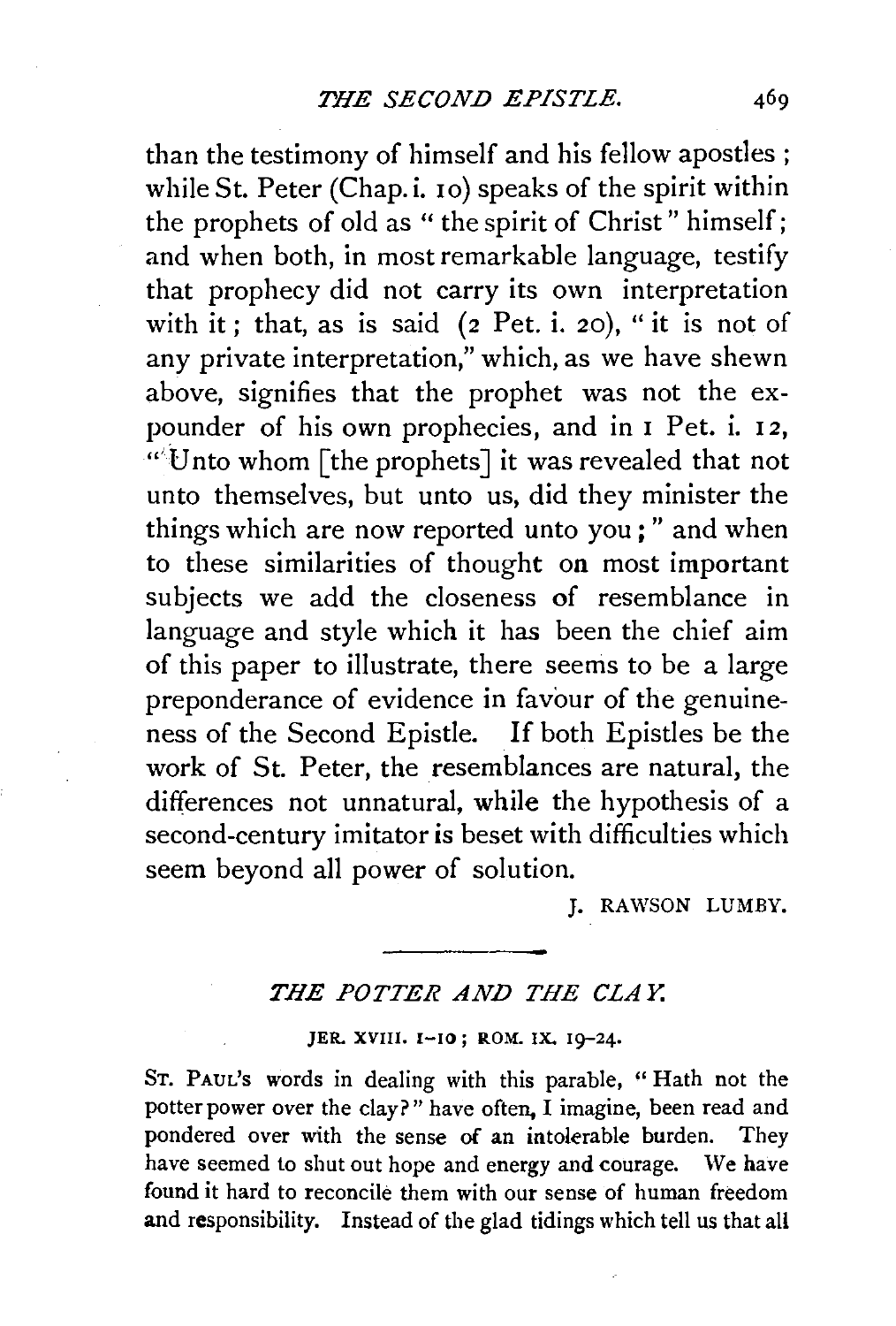men have a Father in heaven, who does not will that any should perish, and hath no pleasure in the death of him that dieth, we seem to hear in them only the proclamation of the absolute sovereignty of the Almighty King. For the gracious and benign aspect of the mind and will of God revealed in Christ we are called to look on One in whom we see, though transfigured with the glory of omnipotence, the lineaments of those earthly rulers who make their will their law and hold themselves exempt from all that limits the exercise of that wilL The potter and the clay ! Is not that parable the germ of all that is most oppressive in the "terrible decree" of Calvinism? Does it not justify the Moslem's acceptance of the will of Allah as a destiny which he cannot understand, but to which he must perforce submit? Is not this the last word of the apostle, even when he is most bent on vindicating the ways· of God to men, in answer to the question which asks now, as Abraham asked of old : " Shall not the Judge of all the earth do right?" " Why doth he yet find fault, for who hath resisted his will? "

I do not purpose entering into the dark and thorny labyrinth into which these questions lead us. We all know, some of us by a sad experience, how easy it is to lose ourselves in its wandering mazes. while we discourse on

## "Fixed fate, free will, foreknowledge absolute,"

and how deadening to all spiritual life and energy such discussions may become. On the one side men have deceived their souls with the false assurance of an inheritance which they cannot forfeit. On the other they have drifted to the abyss of despair, or to "the recklessness of unclean living, no less perilous than desperation." In the imagined strength of their own freedom they have refused to acknowledge that they owe anything to the electing purpose or grace of God, or have rashly questioned the righteousness of his government, or have taken refuge from this unsoluble enigma, the great riddle of the world and life, in the dreary agnosticism of a philosophy calling itself Positive, or in the yet baser sensualism which takes as its law of life, " Let us eat and drink, for to-morrow we die;" "Let us crown ourselves with rosebuds before they are withered ;" "Money! money! money! honestly, if we can; but money anyhow, that we may take our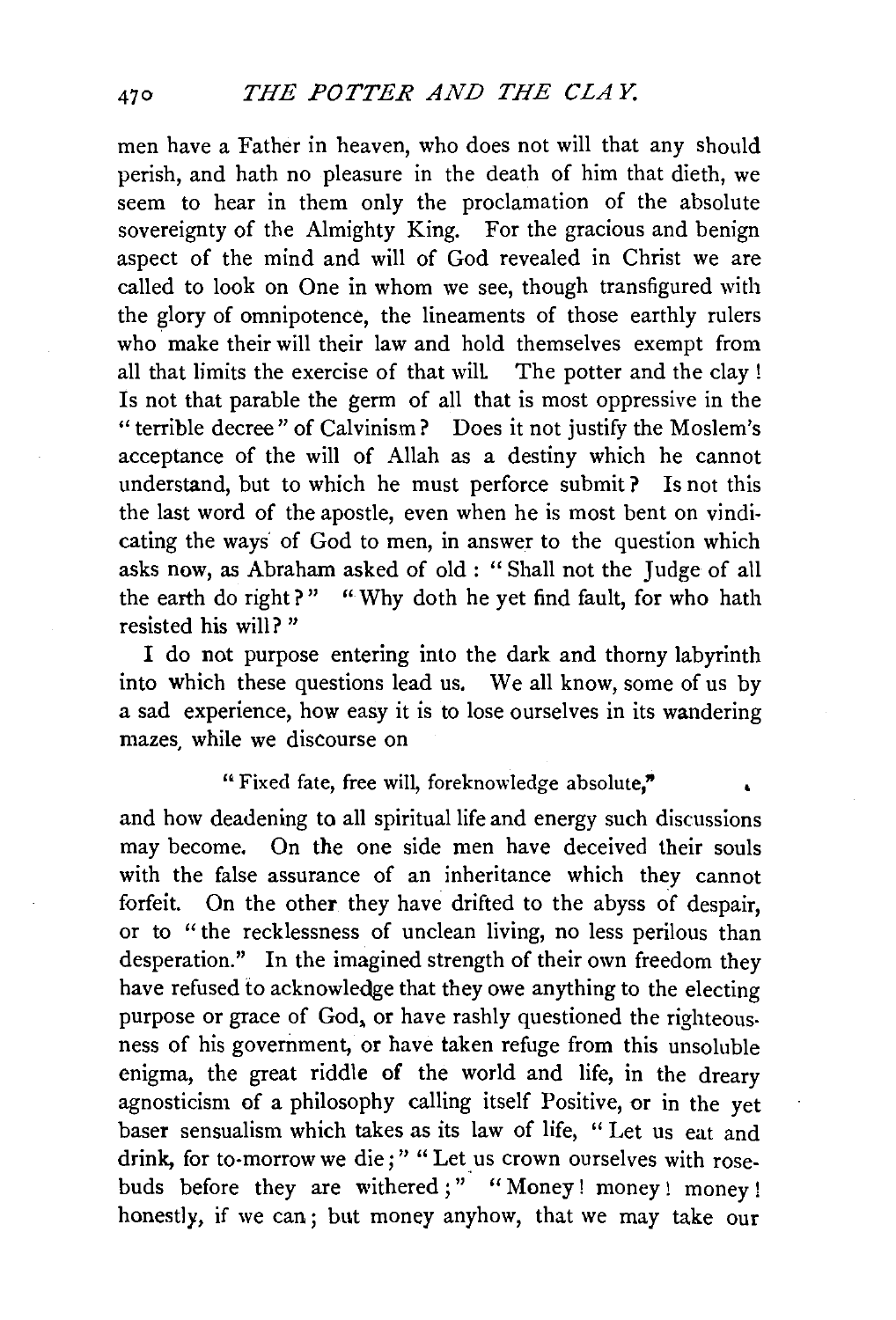ease and be merry." We all know how one or other of these phases of thought has taken possession of our own souls, or of the souls of others; how they have often succeeded one another as we trace our own spiritual oscillations. It is well for us, often the only pathway of safety, when we turn back from the problems of the universe as from things too high for us, and take refuge in the simple facts of conscience and of duty, in the endeavour, while we refrain our soul and keep it low, to do with our might whatever our hand findeth to do. Work-true, honest, upright work. *that* cannot be wrong whatever may be the ultimate explanation of the things that are now hid from us. We must be content to accept the fact that our theories of the world embrace but half the truth. As with those products of the loom which, as we see them in one light, are bright and radiant in their golden lustre, with fair patterns distinctly wrought into their texture, while, as we change our point of view, the lines are dark and sombre, and the design marred and lost in the prevading gloom, so is it with the world in which we live. The theories of man's freedom, or of an evolution working blindly, or of an all-controlling Providence, or of a fixed fate seem, each of them, clear and tenable while our thoughts dwell on it exclusively; but each in turn does but present us with a part, and not the whole, of that which a higher intelligence than our's would see to be the true answer to our questionings. We cannot solve the mystery of the beginning of evil in the world, or of its final issues, and must learn, strange as the paradox may seem, to hold in practical union the half-truths which reason cannot theoretically reconcile into a harmonious system.

It is, therefore, no part of my present purpose to enter upon these. dark and unprofitable questions on the grounds of abstract reasoning. But we may, I believe, without risk and with some hope of profit, track out the limits which the wise of heart, taught by the Spirit of Truth, have thrown out as tending to assure our hearts and to strengthen our wavering faith. And among those hints this par· able of the Potter and the Clay may well claim its place as at once the most conspicuous and the most suggestive. We shall do well to trace its history and to note its bearings. Does it really teach what men have imagined that it taught-the powerlessness of man and the arbitrary sovereignty of God? or does it lead us to acknowledge a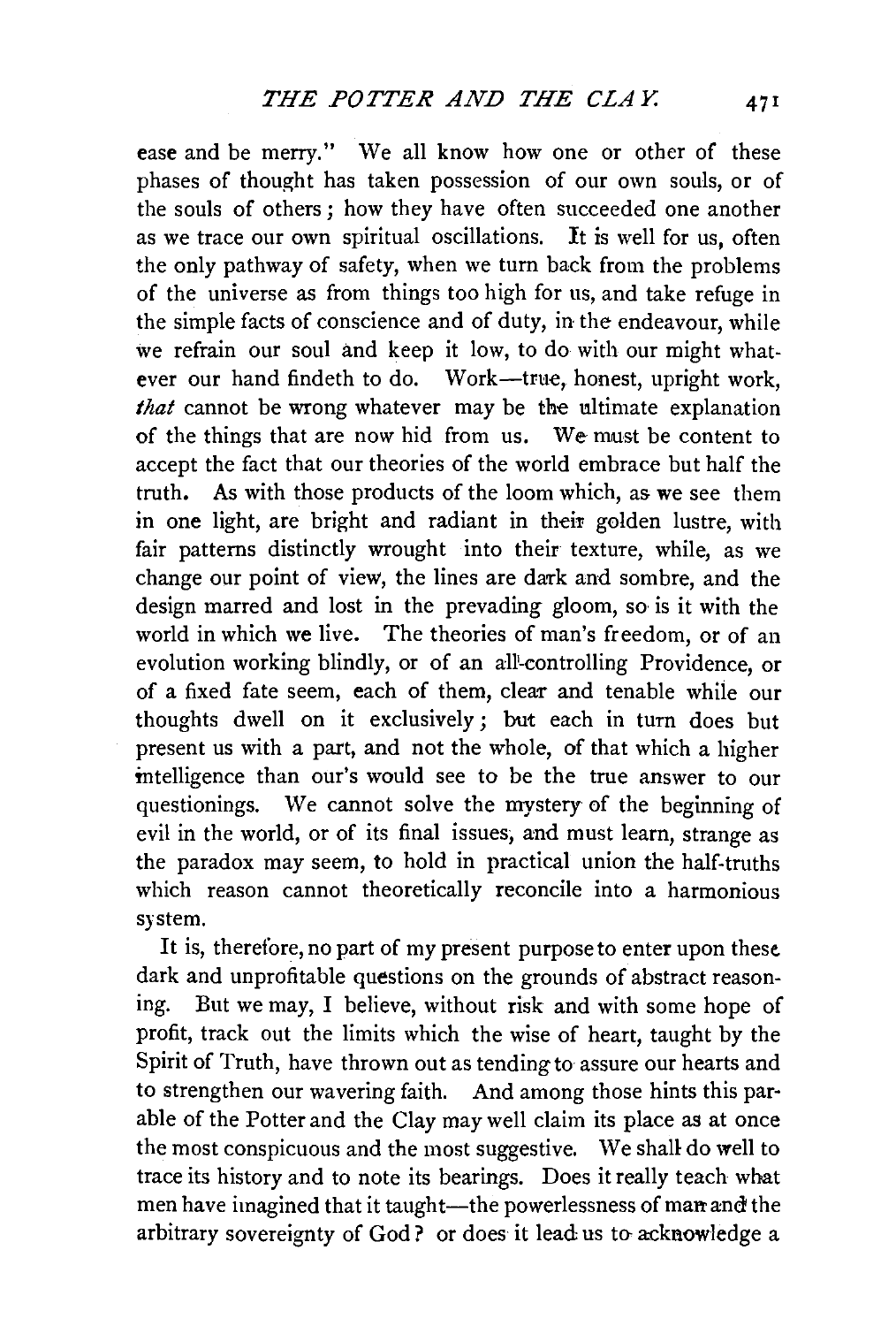wisdom and righteousness and mercy in the history of men and nations ? Does it simply crush us to the ground with the sense of our own impotence? or does it rightly take its place in that noble argument which makes the Epistle to the Romans, more than any other part of Scripture, a true Theodicæa, a vindication of the ways of God to man?

Let us, then, track that similitude from the time when it first presented itself to the mind of a living man, himself also taught of God, as presenting an analogy to what he saw passing round him in the history of the world. It was in a dark and troublous time that the Prophet Jeremiah was called to do his work. He had fallen on evil tongues and evil days, and his work seemed a failure. He turned in passionate complaint to the Lord, who had called him *to* that work, and in the bitterness of his soul gave utterance to the rash words, "Thou hast deceived me, and I was deceived.'' Kings, priests, people, were drifting blindly to their destruction. The purpose and promises of Jehovah to his people Israel seemed to fail utterly. It was in this mood that there came to him an inner prompting in which, then or afterwards, he recognized "the word of the Lord." Acting on that impulse he left the Temple and the city, and went out alone into the valley of Hinnom, where he saw the potter at work moulding the clay of the valley into form and fashioning it according to his purpose. The artist-worker had, when he began his task, a design or pattern in his mind, which the observer knew not. That lump which he had taken shapeless into his hands might be for honour or dishonour; a vessel for a king's table, a vase for fruit or flowers, a basin in which men might wash their hands or feet. The prophet looked and saw that here too there was apparent failure. " The vessel that he wrought was marred in the hands of the potter." The clay did not take the shape ; there was some hidden defect that seemed to resist the plastic guidance of wheel and hand. The prophet stood and gazed  $-$ was beginning, it may be, to blame the potter as wanting in his art, when he looked again and saw what followed. " So he returned, and made it another vessel, as seemed good to the potter to make it." Skill was seen there in its highest form---not baffled by seeming or even real failure- triumphing over difficulties. And then by one of those flashes of insight which the world calls genius, but which we recognize as inspiration, he was taught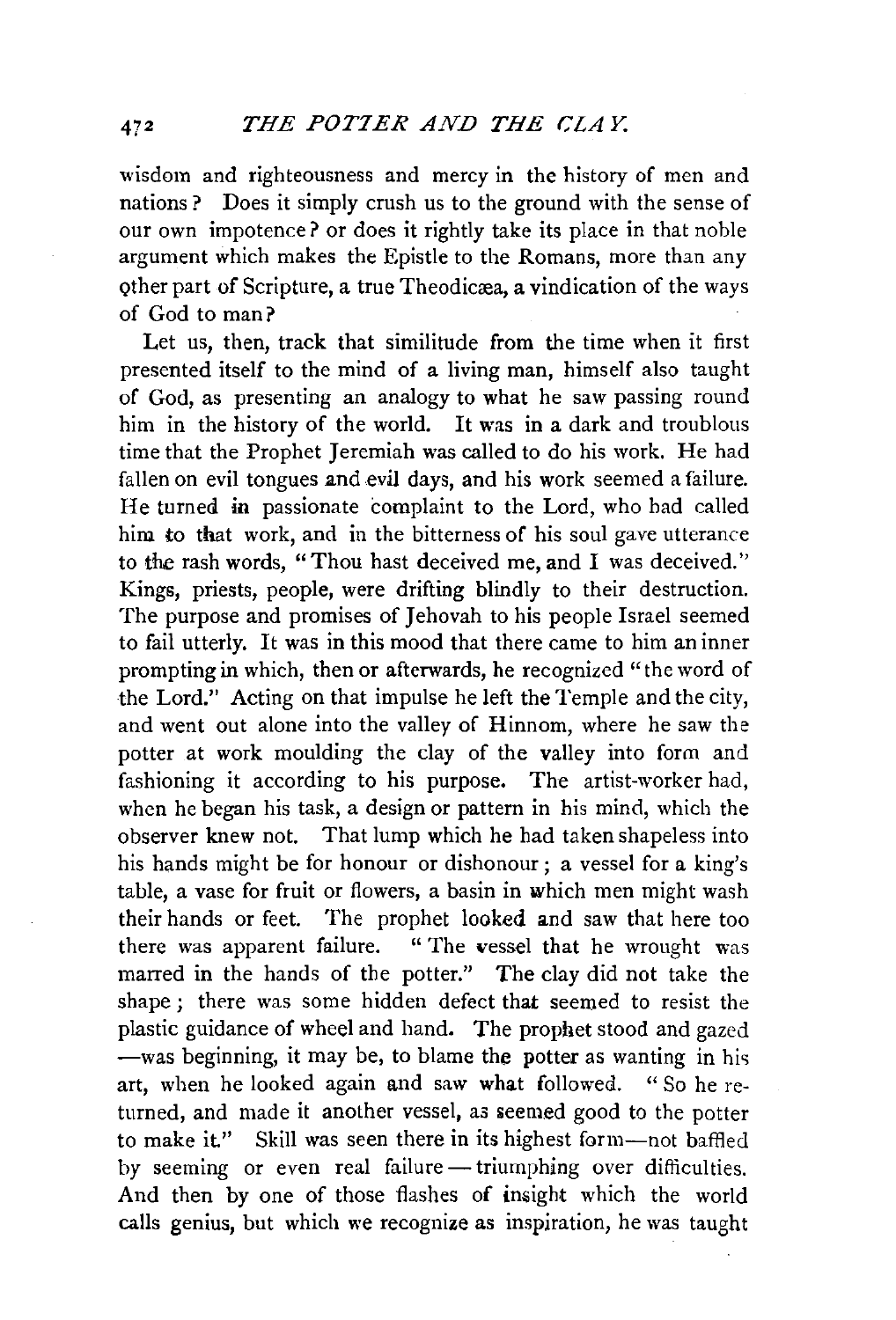to read the meaning of the parable. "Then the word of the Lord came to me, saying, 0 house of Israel, cannot I do with you as this potter? saith the Lord. Behold, as the clay is in the potter's hand, so are ye in mine, 0 house of Israel." Did the thought which thus rushed in on his soul crush it as with the sense of a destiny arbitrary, supreme, not necessarily righteous, against which men struggled in vain, and in whose hands they had no freedom and therefore no responsibility? Not so. Far otherwise than that. To him that which he saw was a parable of wisdom and of love, working patiently and slowly; the groundwork of a call to repentance and conversion. "At what instant I shall speak concerning a nation and concerning a kingdom, to pluck up, and to pull down, and to destroy it ; if that nation, against whom I have pronounced, turn from their evil, I will repent of the evil that I thought to do unto them." That thought, we must believe, was one that brought light and hope into the thick darkness in which the prophet's soul had before been wrapt. It had as its necessary complement that which, dealing with the case of seeming failure, frustrating the purpose of the Divine Artificer, involves what seems a change of another kind in that purpose. "At what instant I shall speak concerning a nation, and concerning a kingdom, to build and to plant it; if it do evil in my sight, that it obey not my voice, then I will repent of the good wherewith I said I would benefit them." But this, no less than the other, shewed that what seemed to the prophet the one great lesson taught by the parable of the Potter and the Clay was not that the decrees of God are irreversible, but that man is free to choose, and that though God may be constrained to punish He delights rather to forgive.

And the reason of this was that he had not forgotten, as we too often do when we interpret the parables of nature or of human life placed before us by the Divine Teacher, or coming to the minds of those who see that all things are double, one against another, that parables and analogies are, for the most part, suggestive and not exhaustive. Facts over-ride what seem to be the logical conclusions from them. Take, for example, the parable of the Sower, and might we not infer from what it tells us of the seed that fell on the wayside, or on the thin surface-soil that overlay the rock, or among the thorns, that the preaching of the Word of Life did but develop natural tendencies, and leave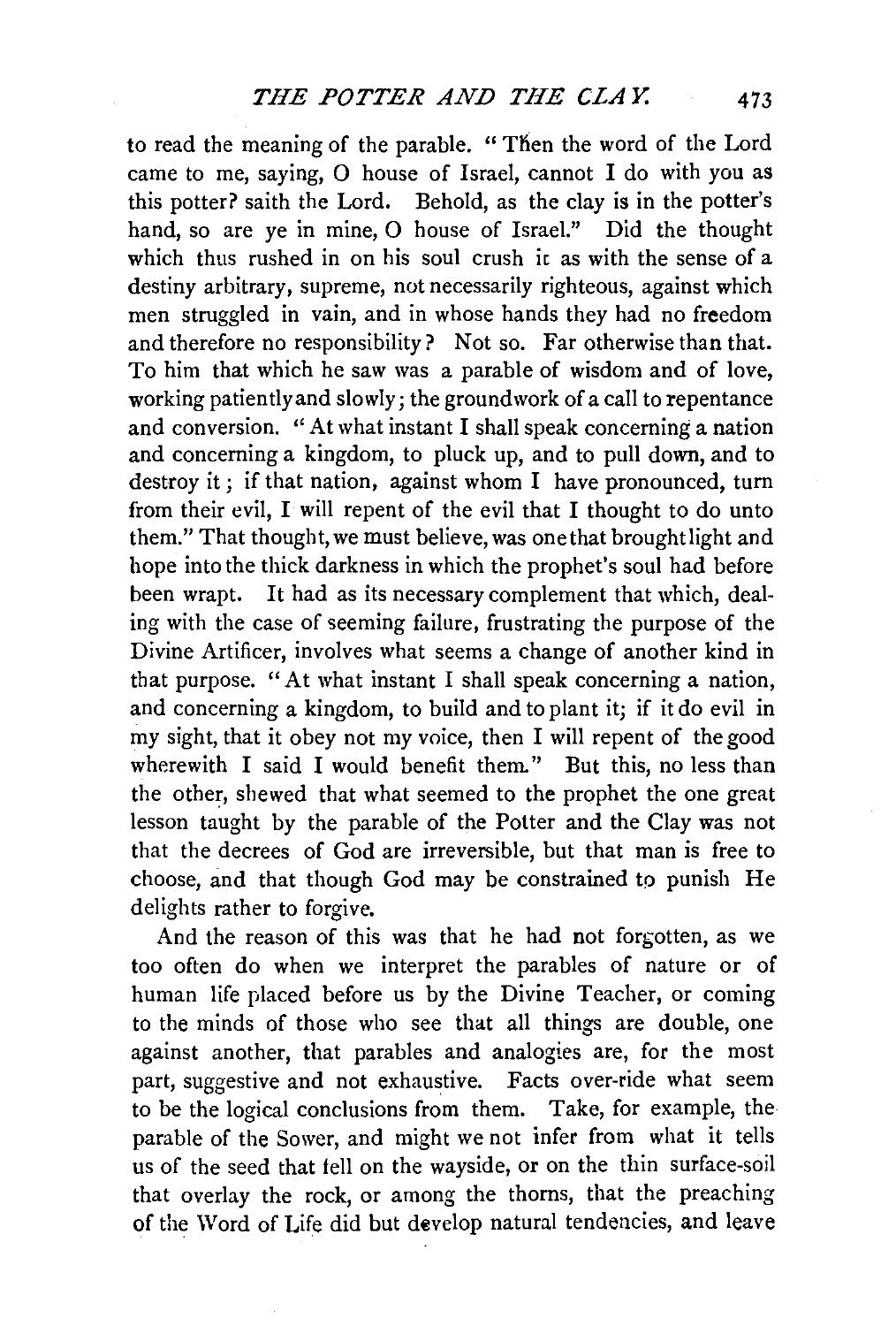men practically as it found them? The parable offers an explanation of the partial failure of the Gospel of the Kingdom based upon that assumption. But we do not read the lesson rightly unless we remember that the ground *can be changed*, that it is the work of all teachers, educators, rulers of mankind, to endeavour to effect the change from bad to good. We are to break up the fallow ground, to tear up the thorns, to deepen the layer of earth. and to bring it under the sweet influences of God's sun and of the rain and dew from heaven. Even the seed itself, the Word of Life coming from the lips of the Preacher of righteousness, brings with it, as the experience of Christendom has shewn, at once in the history of nations and the record of individual lives, a strange transforming and fertilizing power, giving to the ground on which it falls a capacity which it had not before. Or think, again, of the Wheat and Tares : how easy is it, if we dwell only on the framework of the parable, to draw from it the conclusion that all men, even within the visible Church of Christ, are from first to last either children of God or children of the wicked one, that all that it teaches us is to restrain our impulse to thrust out heretics and evildoers, and to let both grow together until the harvest, when each shall receive according to his works. It is not till we go below the surface, and interpret the special teaching of the parable by the analogy of faith, that we see that there is another reason for that forbearance than the risk that we, in our hot eagerness and zeal to root out the tares, should tear up the wheat with them. There is the deeper truth that *the tares*  may become the wheat, that every actual sinner is a possible saint of God, that it is the work of all true servants of Christ to be fellow-workers with Him in effecting that transformation.

So it was with the prophet. When he passed from the potter and his wheel to the operations of the great Work-Master, as seen in the history of nations, he saw in the vessels that *were* being moulded, as on the wheel of Providence, no masses of dead inert matter. Each was, as it were, instinct with a self-determining power, which either yielded to or resisted the plastic workings of the potter's hand. The urn or vase designed for kingly uses refused its high calling, and chose another and less seemly shape. The Supreme Artificer, who had determined in the history of mankind the times before-appointed and the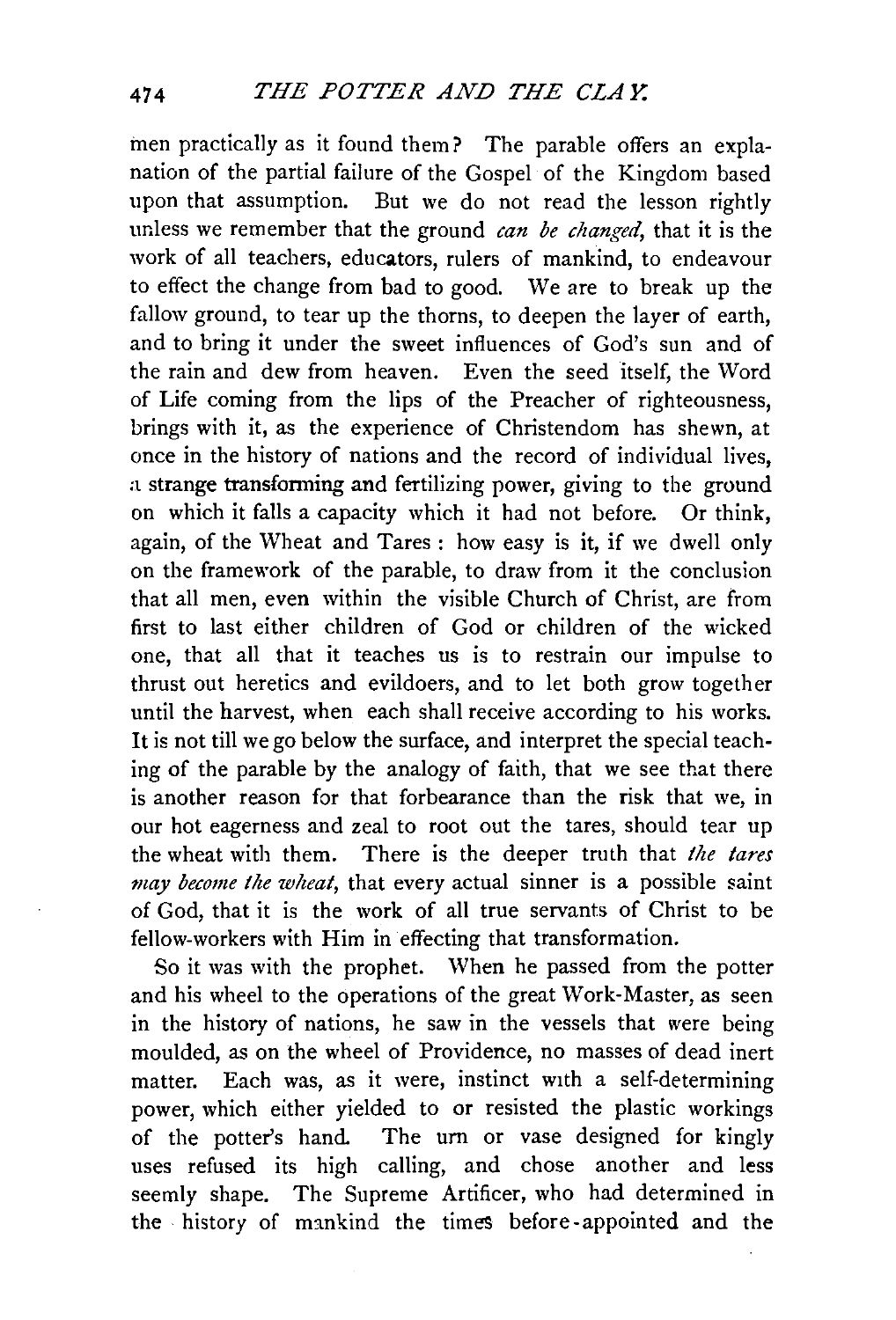bounds of men's habitations, had, for example, called Israel to be the pattern of a righteous people, the witness of Truth to the nations, a kingdom of priests, the first-fruits of humanity. That purpose had been frustrated. Israel had refused that calling, had chosen to be as the nations round it in its worship, its sensuality, its greed of gain, the tyranny of its oppressors. It had, therefore, to be brought under another discipline, fitted for another work: "He returned, and made it another vessel.'' The pressure of the potter's hand was to be harder, and the vessel was to be fashioned for less noble uses. Shame and suffering and exile-their land left desolate, and they themselves weeping by the waters of Babylon-this was the process to which they were now called on to submit. But at any moment in the process, repentance, acceptance, submission might modify its character and its issues. The fixed unity of the purpose of the skilled worker would shew itself in what would seem at first the ever-varying changes of a shifting will.

True it was that a little later on in the prophet's work he carried the teaching of the parable one step further, to a more terrible conclusion. This time it was not enough to point to the potter's patient skill. The word of the Lord came to him again, "Go and get a potter's earthen bottle, and take of the ancients of the people and of the ancients of the priests, and go forth unto the valley of the son of Hinnom" (Jer. xix. 1 ), and there in their sight he was to break the bottle as a witness that, in one sense, the day of grace was over, that something had been forfeited which now could never be regained. Israel and Judah had been unfaithful to the ideal of their national existence. Never again was that form of their existence to be renewed. Never again were a king and princes to sit upon the throne of David, riding in chariots and on horses. The form and the uses of the potter's vessel were to be altered altogether. But not for that was the purpose of God frustrated. The people still had a calling and election. They were still to be witnesses to the nations, stewards of the treasure of an eternal Truth. In that thought the prophet's heart found hope and comfort. He could accept the doom of exile and shame for himself and for his people, because he looked bcyond it to that re-moulded life. Those who, instead of accepting it, were rebelling and resisting, questioning the wisdom or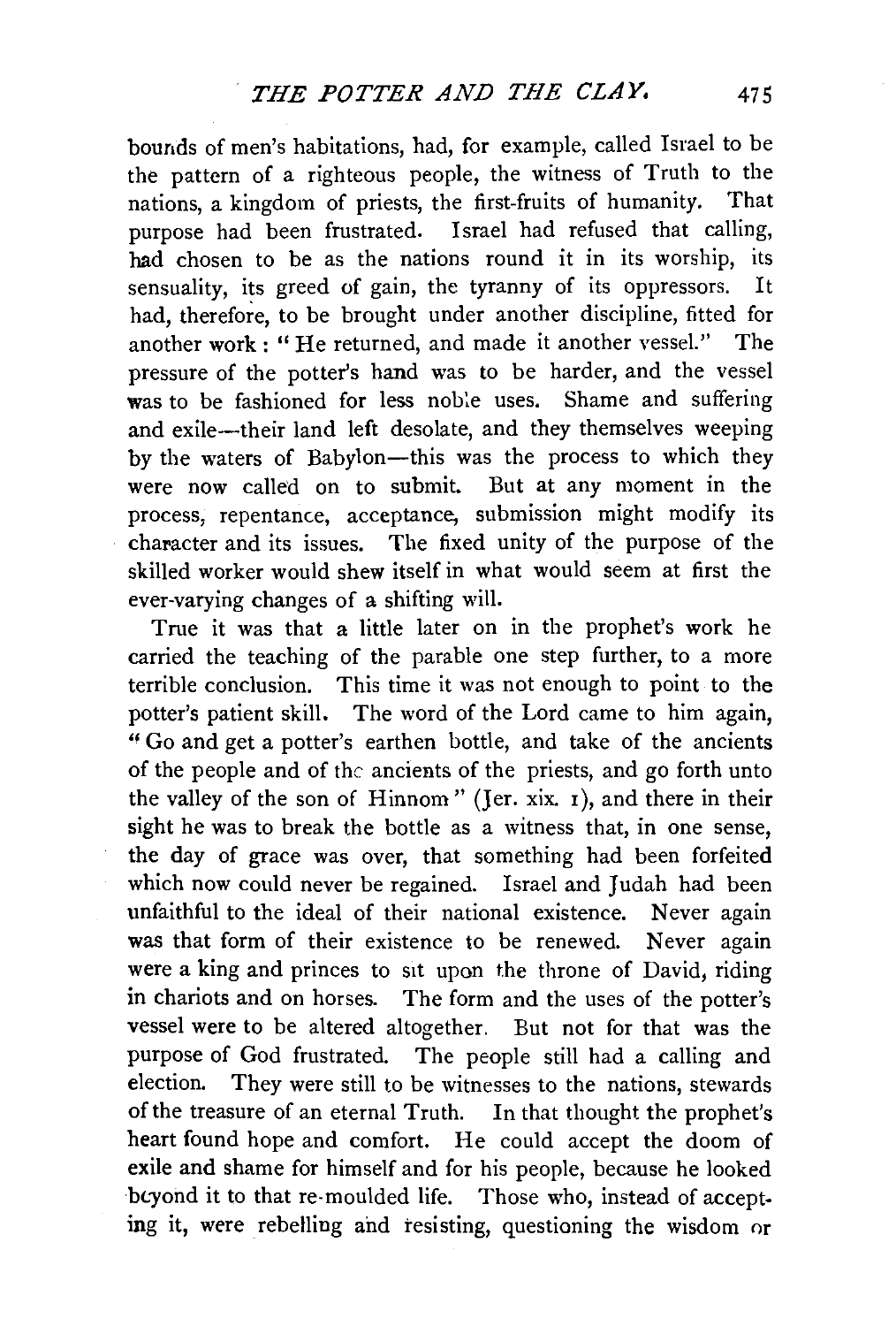the righteousness of God, were as the thing formed saying to Him that formed it, Why hast thou made me thus ?

The age in which St. Paul lived was like that of Jeremiah, a dark and troublous time for one whose heart was with his brethren. the children of Abraham according to the flesh. Once again the potter was fashioning the clay to high and noble uses. His people might have taken their place as the first-fruits of the Church of Christ, which was to include the nations of the redeemed, as the prophets and teachers of mankind. He started, as it were, with the hcpe that it would be so. " To the Jew first, and also to the Gentile," was the law of all his work. But here also there was apparent failure. Blindness, hardness, unbelief, these marred the shape of the vessels made to honour. Did he for that cease to believe in the righteousness and faithfulness of God? Did he see no loving purpose behind the seeming severity? No, the vessel would be made for what men held dishonour-exile lasting through centuries, dispersion over all the world, lives that were worn down with bondage-but all this was in his eyes but the preparation and discipline for the far-off future, fitting them in the end for nobler uses. The gifts and calling of God were without repentance, and the wisdom of the great Work-Master would then be made manifest when He who had concluded all in sin and unbelief should at last have mercy upon all. Did any Israelite, zealous, impatient, eager to anticipate the purpose of Him who sees the end from the beginning, question yet once more the wisdom or righteousness of God in this discipline, for him the apostle had the answer, "Nay, but,  $O$  man, who art thou that repliest against God? Hath not the potter power over the clay?"

The history of nations and Churches has through all the ages borne witness of the same truth. Each has had its calling and election. Dimly as it has been given to us to trace the education of mankind, imperfect as is any attempt at the philosophy of History, we can yet see in that history that the maze is not without a plan. Greece and Rome, Eastern or Latin or Teutonic Christendom-each nation or Church, as it becomes a power in the history of mankind, has been partly taking the shape and doing the work which answered to the design and purpose of God, partly thwarting and resisting that purpose. So far as it has been faithful to its calling, so far as the collective unity of its life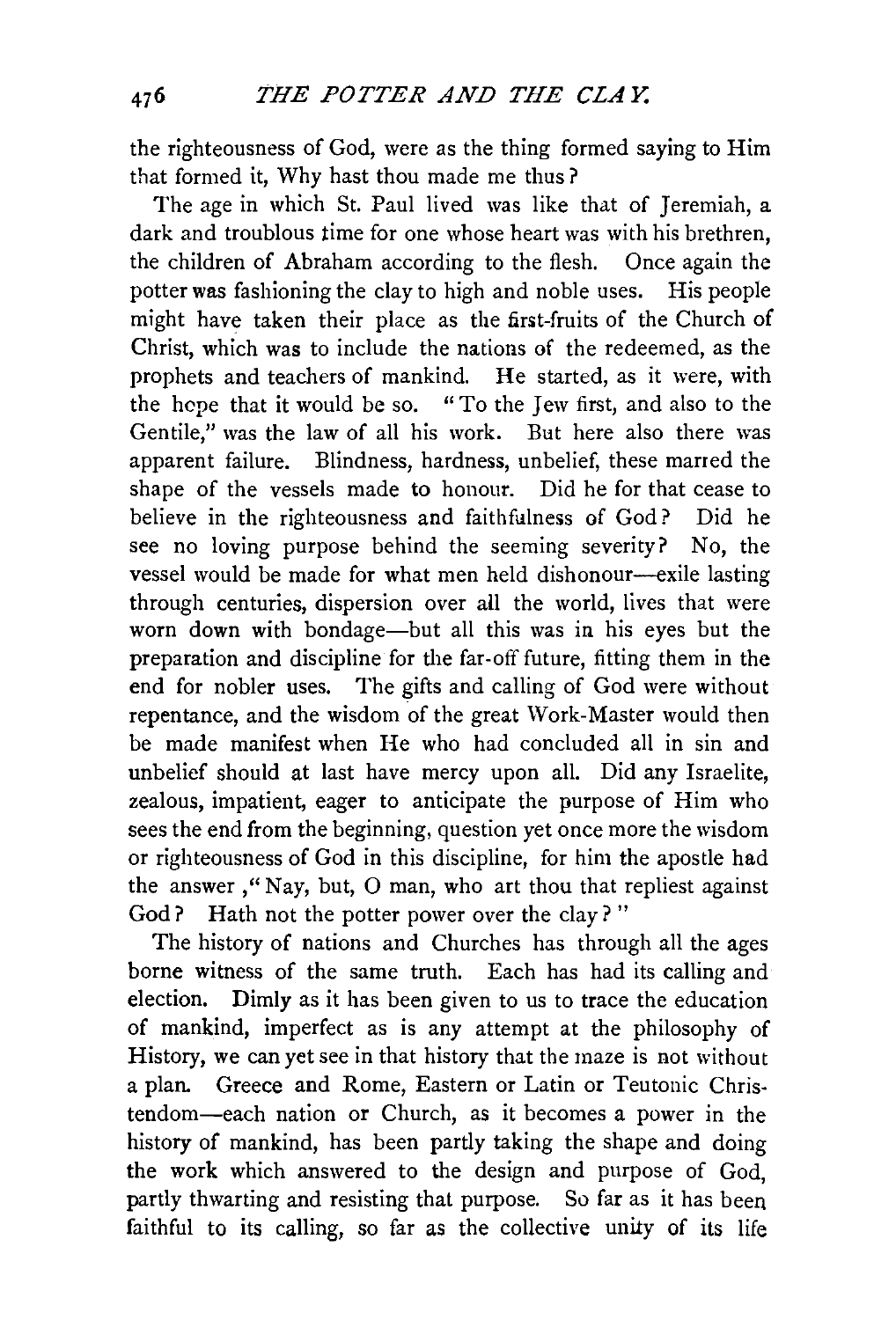has been true to the eternal law of righteousness, it has been a vessel made to honour. Those who see in history, not the chaos in which brute forces are blindly working from confusion to confusion, but the unfolding of a righteous order, can see in part how resistance, unfaithfulness, sensuality, have marred the work,—how Powers that were as the first of nations have had written on them. as it seemed, the sentence passed of old on Amalek, that their latter end should be that they should perish for ever. Spain, in her decrepitude and decay; France, in her alternations of despotism and anarchy ; Rome, in the insanity of her claims to dominate over the reason and conscience of mankind-these are instances, to which we cannot close our eyes, of vessels marred in the potter's hands. The great drama on the opening scenes of which we are now gazing with alternations of hope and fear, the collapse and ruin of a nation that has used its power for tyranny and wrong, what is it but the breaking of the potter's vessel? Doubtless, plain and clear as the lesson is, it is not well to dwell upon it in the spirit of national pride or Pharisaic exultation. Each such example of the judgment of the Heavens bids us not to be high-minded, but to fear. We need to remember, as of old, that the doom which seems so far from us may be close at hand, even at our doors, that that which seems ready to fall on this nation or on that, Turk or Christian, Asiatic or European, is not irreversible. " At what time soever," now as in the prophet's days, "a nation shall turn and repent," and struggle over the stepping-stones of its dead self to higher things, there is the beginning of hope. The Potter may return and mould and fashion it, it may be to lowlier service, perhaps even to outward dishonour, but yet, if cleansed from its iniquity, it shall be meet for the Master's use.

I have spoken so far of the bearing of the parable on God's dealings with nations and with Churches. That is obviously what was prominent in the thoughts both of prophet and apostle in their interpretation. But we need not shrink from accepting it as it bears upon the individual life of every child of man, and it is obviously that aspect of its teaching which has weighed most heavily upon the minds of men, and often, it would seem, made sad the hearts of the righteous whom God has not made sad. Does it leave room there also for individual freedom and responsibility? Did the inspired teachers think of it as leading men to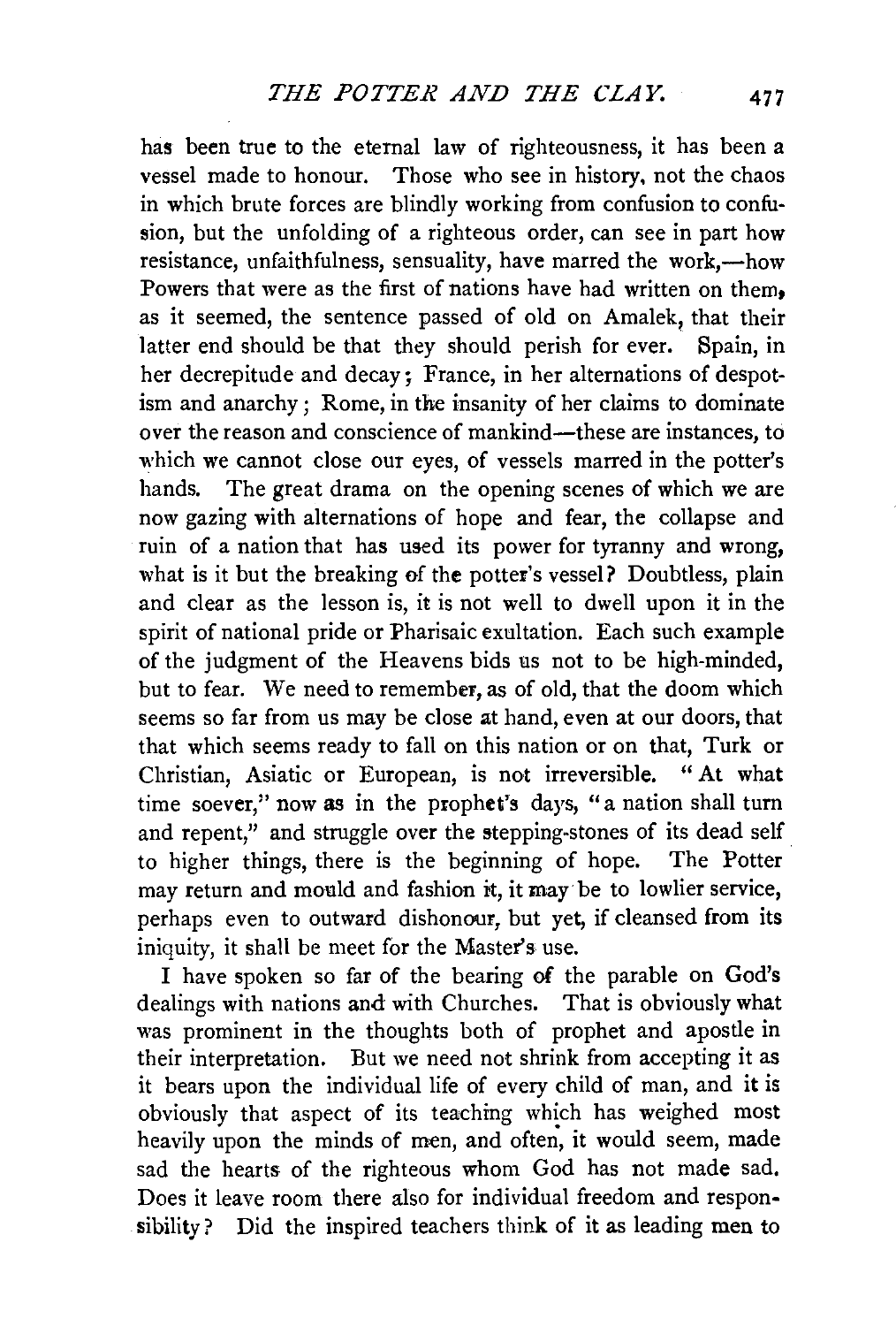repentance and faith and hope, or as stifling every energy under the burden of an inevitable doom? The words in which St. Paul speaks of it might be enough to suggest the true answer to that question. To him even that phase of the parable which seems the darkest and most terrible does but present to man's reverential wonder an instance of the forbearance of God enduring with much long-suffering the vessels of wrath fitted for destruction. Men, that is, individual men, in the exercise of their fatal gift of freedom, had resisted and thwarted the generous purpose which would have moulded them into chosen instruments-" vessels of election," to use the Scripture phrase—for working out his gracious purpose for them and, through them, for men their brothers. They were fitting themselves for the destruction, the casting away, the breaking of the potter's vessel, which was the necessary issue of that persistent antagonism. But for them too the patience of God was great. For many a long year He had endured with a patience compared with which all human patience is as an irritable harshness. The Potter would fain return and mould and re-mould till the vessel is fit for some use, high or humble, in the great house of which He is the Supreme Head. By the discipline of life, by warnings and reproofs, by failures and disappointments, by prosperity and success, by sickness and by health, by varying work and everfresh opportunities, He is educating men and leading them to know Who does not feel in his calmer and clearer moments that this is the true account of the past chances and changes of his life? True, there is a point at which all such questionings reach their limit. The words, " Hath not the potter power over the clay? "---power to determine the form of the vessel into which it is to be fashioned and the uses, honourable or, as men count them, dishonourable, to which they are to be applied-retain their force. Why a man is born into the world in this country or in that, one the heir of the culture and the creed of European Christendom and another in the dim twilight of barbaric heathenism ;—why one man is in no peril of death, but is lusty and strong, and another goes softly all his days in the bitterness of his soul ;—why one child is the light and joy of a happy home, and another grows up as the wastrel Arab of the streets ;- why some are endowed with, the gifts of knowledge and the far-reaching intellect which stretches before and after, and others are ignorant of the glorious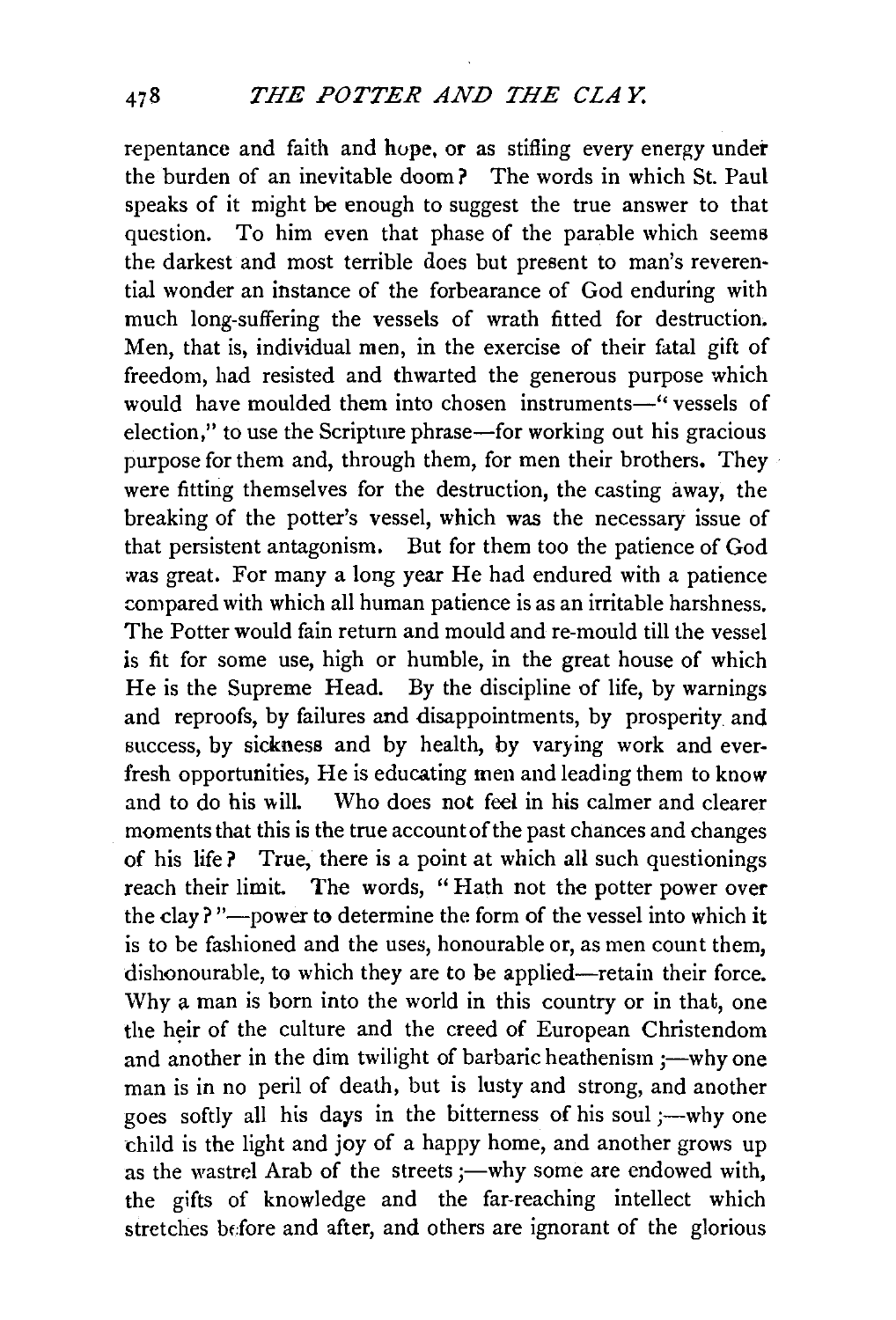gains of time ;- why some inherit the dangers of riches and others those of poverty ;- these are questions which we cannot answer. The secret of that infinite diversity lies behind the veil which no man has as yet lifted. We can but answer in words which are but a development of the thoughts which the parable of the Potter and the Clay suggests, " In a great house there are vessels not only of silver and gold, but also of wood and of earth, and some to honour and some to dishonour."<sup>1</sup> Some seem to have no higher calling than to be tillers of the soil, delvers in the mine, toilers at the oar. " Their lot is to maintain the state of the world, and all their desire is in the work of their craft. Without these cannot a city be inhabited ;"• but " they shall not be sought for in public counsel, nor sit high in the congregation." Others take their place among the wise of heart, the rulers of men, leaving behind them a name and fame which the world will not willingly let die. In the language of another parable, to one is given five pounds, to another two, and to another one-to each according to his several ability. But the thought that sustains us beneath the burden of these weary questions is that the Judge of all the earth shall assuredly do right. Men's opportunities are the measure of their responsibilities. " To whom men have committed much of him will they ask the more.'' The bitter murmur and passionate complaint are checked by the old words, " Shall the thing formed say to him that formed it, Why hast thou made me thus?" The poorest and the humblest may find comfort in the thought that if his work be done faithfully and truly, if he sees in the gifts which he has received, and the outward circumstances of his life, and the work to which they lead him, but the tokens of the purpose of the great Designer, he, too, yielding himself as clay to the hands of the potter, may become in the least honoured work, a vessel of election. What is required in such a vessel when formed or fashioned is, above all, that it should be clean and whole, free

<sup>1</sup>**2 Tim. ii. 20.** 

<sup>3</sup> Ecclus. xxxvii. 32, 33. The chapter which thus draws the broad line of demarcation between the toilers and the thinkers of the world contains a graphic description of the labour now before us, which it may be well to quote: " So doth the potter sitting at his work, and turning the wheel about with his feet, who is always carefully set at his work, and maketh all his work by number. He fashioneth the clay with his arm, and boweth down his strength before his feet; he applieth himself to lead it over ; and he is diligent to make clean the furnace."